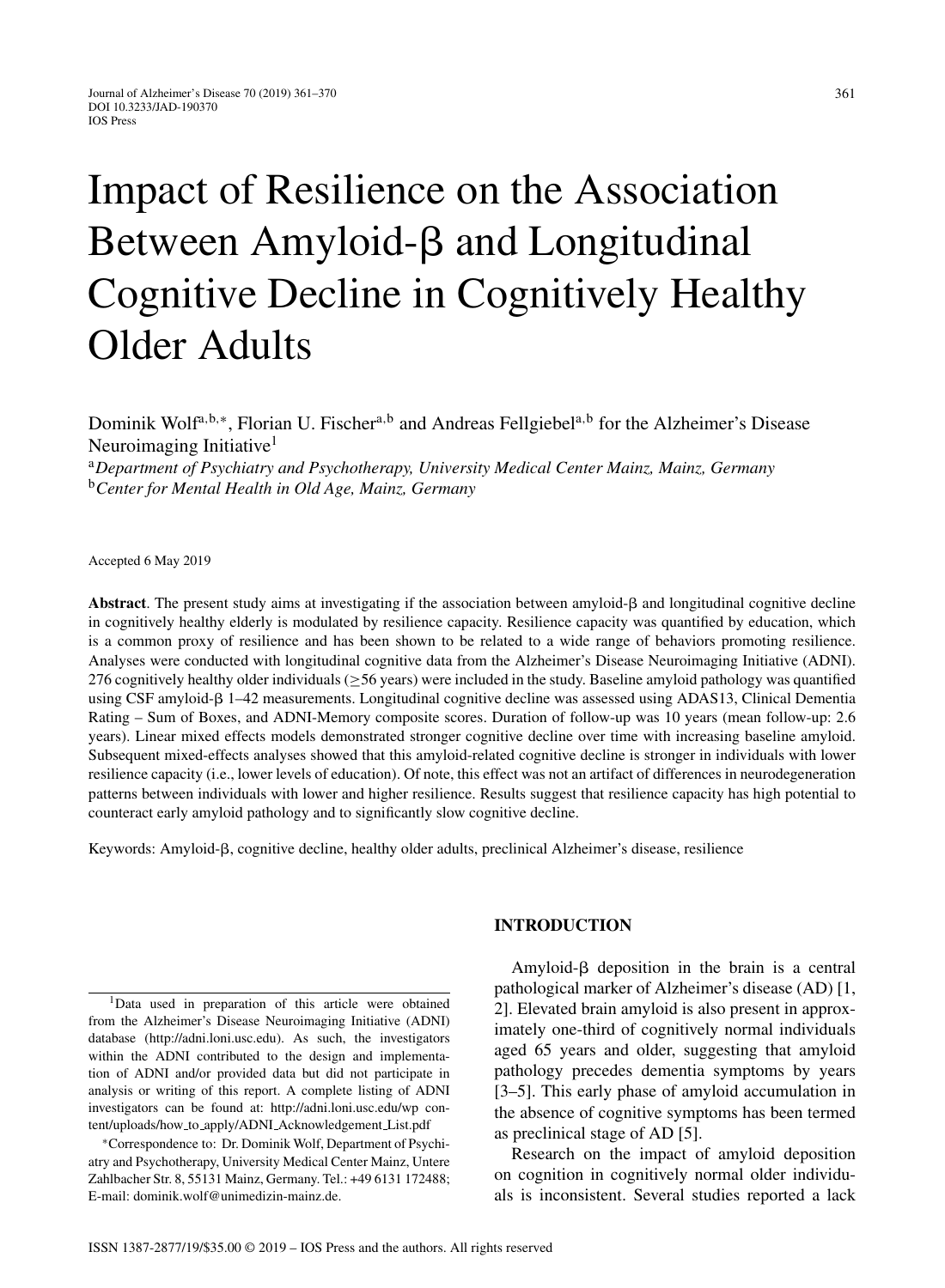of associations with cognition for both memory [3, 4, 6–10] and non-memory domains [6–8, 10, 11], while others found modest correlations primarily with memory scores [4, 11–18]. In line with these outcomes, conflicting results on the association between elevated amyloid in cognitively normal older adults and subsequent conversion to dementia have been reported [15, 19–23]. A recent natural history biomarker study aimed at increasing the understanding of this somewhat unclear risk for AD-related cognitive decline among cognitively normal individuals with elevated brain amyloid, using longitudinal data of a large study cohort [24]. The study showed that cognitive decline over a period of 10 years was considerably stronger in individuals with elevated baseline brain amyloid than in those with normal baseline amyloid. This result highlights the relevance of brain amyloid for subsequent cognitive decline. However, marked interindividual variability in cognitive decline and conversion rates in individuals with elevated amyloid has also been observed in this study [24].

The variation in the extent of cognitive decline in the face of amyloid deposition might be explained by differences in resilience capacity, a concept postulating that individual differences in the cognitive process or neural networks underlying task performance allow some individuals to cope better with brain damage than others [25]. Resilience can be seen as a general term that refers to the variance in clinical/cognitive outcomes which is not explained by the level of brain aging or the amount of pathology. There are many potential structural and functional brain mechanisms underlying and determining the manifestation of resilience. These mechanisms have been subsumed under the terms cognitive reserve (efficiency, capacity, flexibility of cognitive processes), brain reserve (neurobiological capital, such as numbers of neurons, synapses etc.), and brain maintenance (reduced development over time of agerelated brain changes and pathology) [26]. One of the most commonly used proxies for resilience capacity is educational attainment. On the one hand, education has been suggested to directly influence neuronal mechanisms underlying brain resilience [27, 28]. On the other hand, education has been shown to be related to a wide range of lifestyle factors promoting resilience, such as cognitive, physical, and social activity as well as socioeconomic status [29–31]. Some studies showed that the association between amyloid load and cognitive decline is stronger among individuals with low education [32–34], suggesting that high resilience capacity may compensate the negative effects of amyloid on cognition. This compensation may be of particular importance in cognitively normal individuals with elevated amyloid load, i.e., in individuals with preclinical AD, as it may prevent or postpone AD-related cognitive decline and conversion to symptomatic disease stages. First longitudinal analyses in this specific group support this assumption [33]. Nevertheless, the impact of resilience on amyloid-related cognitive decline in cognitively healthy older individuals has not yet been well characterized. Thus, the purpose of this study was to investigate to what extent resilience capacity, as measured by educational attainment, modifies amyloid-related cognitive changes among older participants with normal cognition. Data were taken from the Alzheimer's Disease Neuroimaging Initiative (ADNI) database.

#### **MATERIALS AND METHODS**

## *Study population*

Data were obtained from the ADNI database [\(http://adni.loni.usc.edu\)](http://adni.loni.usc.edu). The ADNI has observed individuals diagnosed as cognitively normal or with varying degrees of cognitive impairments since 2005, including serial evaluations through neuroimaging, cerebrospinal fluid (CSF), and other biomarkers as well as through clinical and neuropsychological assessments [35]. The primary goal of ADNI has been to test whether these assessments can be combined to measure the progression of mild cognitive impairment (MCI) and early AD. ADNI was approved by the institutional review boards of each participating institution and written informed consent was obtained from all participants.

All participants from ADNI with normal cognition and a CSF amyloid- $\beta$  peptide measurement at baseline assessment have been selected, resulting in a total of 276 subjects that were included in the study. Data were collected at 83 ADNI sites in the United States and Canada from September, 2005 to July, 2017.

## *Selection criteria*

## *CSF amyloid-*β

CSF measures of amyloid- $\beta$  have been chosen since several studies indicated that this measure is the most sensitive amyloid marker for the detection of early amyloid pathology [36, 37]. CSF amyloid- $\beta$ was measured using the multiplex xMAP Luminex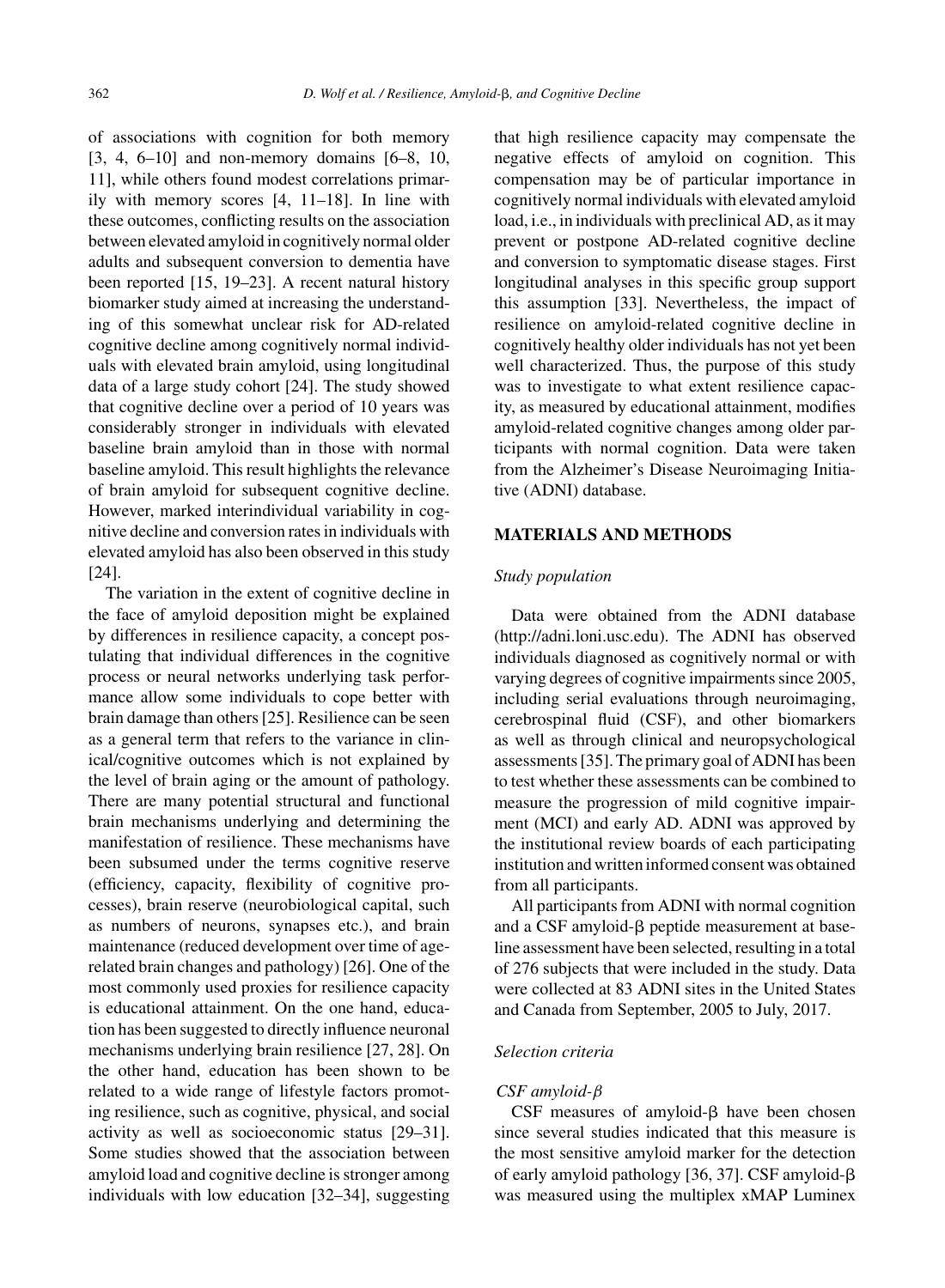platform (Lumnix Corp., Austin, TX). CSF biomarkers collected at different centers were stored and analyzed at the Penn ADNI Biomarker Core Laboratory at the University of Pennsylvania, Philadelphia. More details on the acquisition and processing steps of the CSF- and PET amyloid data can be found on the ADNI website ([http://adni.loni.usc.edu/methods\)](http://adni.loni.usc.edu/methods).

#### *Normal cognition*

Normal baseline cognition was defined by Mini-Mental State Examination (MMSE) [38] scores of ≥24 and Clinical Dementia Rating (CDR) [39] Global and Memory Box scores of 0. Logical Memory Delayed Recall [40] scores are based on educational attainment and had to be at least 9 for 16 years of education, at least 5 for 8 to 15 years of education, and at least 3 for 0 to 7 years of education. This definition was in accordance to the group specific inclusion criteria for normal controls in ADNI.

#### *Outcomes*

Cognitive outcome variables included longitudinal measures of Alzheimer Disease Assessment Scale - 13-item cognitive subscale (ADAS13) [41], Clinical Dementia Rating - Sum of Boxes (CDR-SB) [42], and the ADNI-memory composite score (ADNI-Mem) [43]. While ADAS13 and CDR-SB assess a broader range of cognitive domains that are typically affected in AD, ADNI-Mem specifically reflects memory performance by incorporating all of the memory information available from the neuropsychological battery administered in ADNI. Neurodegeneration and AD-markers included CSF total-tau (t-tau) and hyperphosphorylated-tau (p-tau) [44], fluorodeoxyglucose (FDG)-PET, and ventricular volume (as measured with Freesurfer [45]). All data were obtained from the ADNI database.

#### *Statistics*

The data were investigated using linear mixed effects models [46]. Initially, cognitive decline over time was investigated. Cognitive outcomes (ADAS13, CDR-SB, ADNI-Mem) were set as dependent variables. The models included individual specific random intercepts and fixed effects for age, gender, APOE4 status, education, and time. The effect of time on the progression of cognition was tested using likelihood ratio tests that compared the full model to a reduced model with no parameters for time. Subsequently, the effect of the baseline  $amyloid-\beta$  level on longitudinal cognitive decline was tested. The models included individual specific random intercepts and fixed effects for age, gender,  $APOE4$  status, education, time, amyloid- $\beta$  and for the interaction time  $\times$  amyloid- $\beta$ . The effect of amyloidβ on longitudinal cognitive decline was tested using likelihood ration tests comparing the full model to a reduced model with no parameters for the interaction term.

In a second step, the effect of resilience (as measured by education) on amyloid- $\beta$ -related longitudinal cognitive decline was investigated. Cognitive outcomes (ADAS13, CDR-SB, ADNI-Mem) were set as dependent variables. Individual-specific intercepts were set as random effects. Time, age, gender, APOE4 status, education, and the interaction terms time  $\times$  education, time  $\times$  amyloid- $\beta$ , education  $\times$  amyloid- $\beta$ , and time  $\times$  education  $\times$  amyloid-- were set as fixed effects. The effect of resilience on  $amyloid-\beta$ -related cognitive decline was tested using likelihood ratio tests that compared the full model to a reduced model with no parameters for the interaction education  $\times$  time  $\times$  amyloid- $\beta$ . Additional analyses were applied to test if potential effects of education on amyloid- $\beta$ -related longitudinal cognitive decline might be an artifact of differences in neurodegeneration patterns between lower and higher educated individuals. Therefore, baseline neurodegenerationand AD-markers (t-tau, p-tau, FDG-PET, ventricular volume) were included as control variables in the above described mixed-effects models.

A conservative Bonferroni correction was applied to control for type I error (total number of applied tests:  $N = 12$ ). Accordingly, the threshold for statistical significance was set at  $p < 0.004$  (2-sided) (initial threshold for statistical significance, *p* < 0.05, divided by the number of applied tests,  $N = 12$ ). Models were fit and plotted using R (version 3.4.3, [https://www.R](https://www.R-project.org/)project.org/). All data used in this study are available in the ADNI public data repository. Anonymized patient identification numbers from the ADNI cohort used in this article are available by request from any qualified investigator.

#### **RESULTS**

#### *Descriptive characteristics*

Descriptive characteristics of the study group are summarized in Table 1. At baseline, mean age of the study group was 74.40 (SD, 6.0) years and mean education was 16.28 (SD, 2.7) years. 70 individuals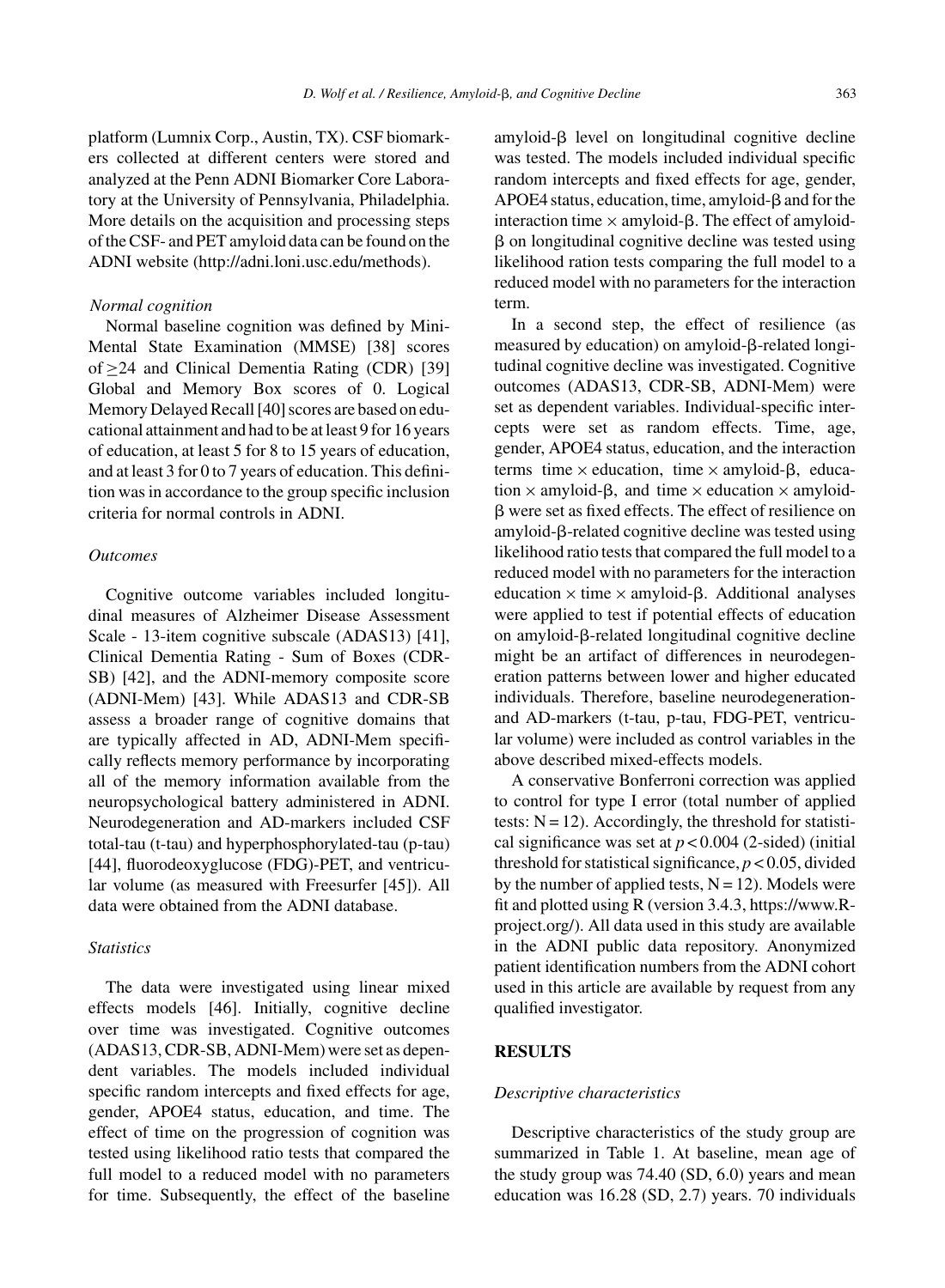Table 1 Descriptive and clinical characteristics

|                                      | <b>Study Group</b><br>$(n=276)$ |
|--------------------------------------|---------------------------------|
| Baseline characteristics             |                                 |
| Age, mean $(SD)$ , y                 | 74.40 (6.0)                     |
| Age range, y                         | 56-89                           |
| Woman $(\%)$                         | 139 (50.4)                      |
| Education, mean (SD), y              | 16.28(2.7)                      |
| $>1$ APOE4 allele (%)                | 70(25.4)                        |
| $CSF A\beta_{42}$ mean (SD), pg/ml   | 199.90 (51.76)                  |
| ADAS13, mean (SD)                    | 9.36(4.4)                       |
| $CDR-SB$ , mean $(SD)$               | 0.03(0.1)                       |
| ADNI-Mem, mean (SD)                  | 1.03(0.6)                       |
| $CSF$ t-tau, mean $(SD)$ , pg/ml     | 68.52 (32.4)                    |
| $CSF$ p-tau, mean $(SD)$ , pg/ml     | 30.54 (17.5)                    |
| FDG-PET, SUVR                        | 1.31(0.1)                       |
| Ventricular volume, mean (SD), % ICV | 2.17(1.0)                       |
| Follow-up characteristics            |                                 |
| Follow-up, mean (SD), y              | 2.62(2.4)                       |
| Follow-up, min/max, y                | 0.25/10                         |
| Progression to MCI $(\%)$            | 42 (15.2)                       |
| Progression to dementia $(\%)$       | 15 (5.4)                        |

 $APOE4$ , Apolipoprotein E; CSF  $A\beta_{42}$ , cerebrospinal fluid amyloid- $\beta$ ; ADAS13, Alzheimer Disease Assessment Scale 13item cognitive subscale; CDR-SB, Clinical Dementia Rating Scale – Sum of Boxes; ADNI-Mem, ADNI-memory composite score; CSF t-tau, cerebrospinal fluid total-tau; CSF p-tau, cerebrospinal fluid phospho-tau; FDG-PET, Fluorodeoxyglucose positron emission tomography; SUVR, standardized uptake value ratio; ICV, intracranial volume; MCI, mild cognitive impairment.

(25.4%) had at least one APOE4 allele, 139 individuals  $(50.4\%)$  were female. Mean CSF amyloid- $\beta$  level of the participants was 199.90 (SD, 51.76).

Mean follow-up period was 2.6 (SD, 2.4) years. Minimum follow-up was three months; maximum follow-up was 10 years. 42 participants (15.2%) converted to MCI and 15 participants (5.4%) converted to dementia within the follow-up period.

# *Effect of time and amyloid-*β *on the progression of cognition*

Likelihood ratio tests for the overall effect of time on cognition were significant for all cognitive measures (ADAS13:  $\chi^2 = 152.88$ ,  $p < 0.001$ ; CDR-SB:  $\chi^2$  = 229.26, *p* < 0.001; ADNI-Mem:  $\chi^2$  = 84.116,  $p < 0.001$ ), indicating worse cognition with increasing time. Subsequent analyses investigating the effect of baseline amyloid- $\beta$  levels on longitudinal cognitive decline demonstrated stronger decline with increasing amyloid- $\beta$  levels for all cognitive outcomes (ADAS13:  $\chi^2$  = 123.63, *p* < 0.001; CDR-SB:  $\chi^2$  = 204.66, *p* < 0.001; ADNI-Mem:  $\chi^2$  = 95.02, *p* < 0.001) (see Fig. 1).



Fig. 1. Impact of baseline amyloid- $\beta$  on longitudinal cognitive decline in cognitively healthy older adults (linear prediction plots with 95% confidence interval bands). For illustration purposes, individuals have been categorized in groups with normal and elevated baseline amyloid. Elevated amyloid was defined by CSF amyloid- $\beta$  less than 192 pg/mL (a proposed cutoff for amyloid positivity based on CSF measurement [44]. ADAS13, Alzheimer Disease Assessment Scale 13-item cognitive subscale; ADNI-Mem composite, ADNI-memory composite score; CDR-SB, Clinical Dementia Rating Scale – Sum of Boxes.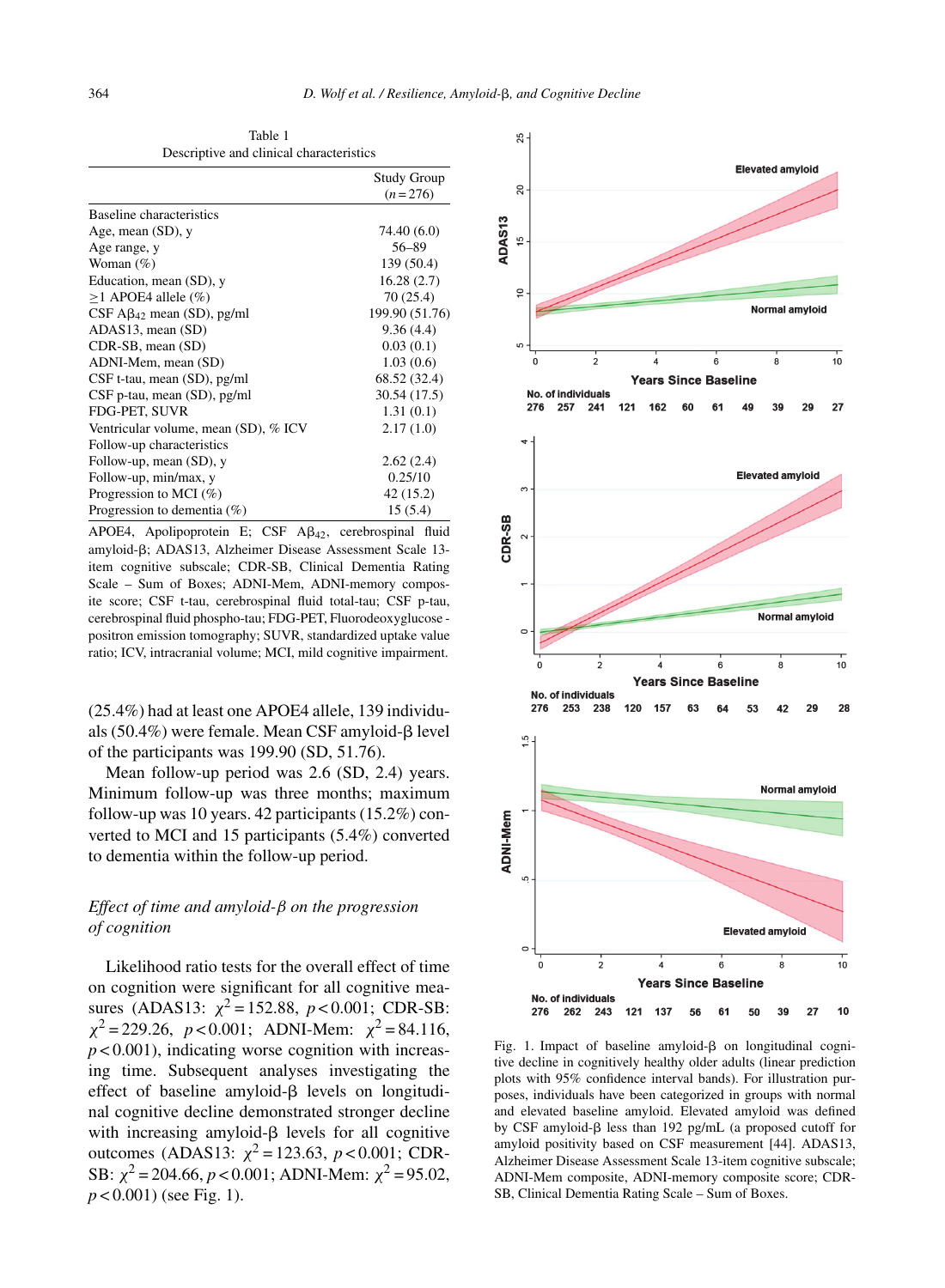*Effect of resilience (as measured by education) on amyloid-*β*-related longitudinal cognitive decline*

Likelihood ratio tests investigating the effect of education on the association between baseline amyloid- $\beta$  and subsequent cognitive decline showed significant effects of the interaction time  $\times$  education  $\times$  amyloid- $\beta$  on all cognitive measures (ADAS13:  $\chi^2$  = 28.34, *p* < 0.001; CDR-SB:  $\chi^2 = 10.12$ ,  $p = 0.001$ ; ADNI-Mem:  $\chi^2 = 9.31$ ,  $p = 0.002$ ), indicating stronger amyloid- $\beta$  related cognitive decline in lower educated participants (see Fig. 2).

Additional analyses showed that the above described effects of the interaction time  $\times$  edu- $\text{cation} \times \text{amyloid-}\beta$  on cognitive measures survived after controlling for neurodegeneration- and AD markers (t-tau, p-tau, FDG-PET, ventricular volume) (ADAS13:  $\chi^2 = 16.58$ ,  $p < 0.001$ ; CDR-SB:  $\chi^2$  = 17.95, *p* < 0.001; ADNI-Mem:  $\chi^2$  = 13.68,  $p < 0.001$ ), indicating that the effect of education on the association between baseline amyloid- $\beta$  and subsequent cognitive decline is not an artifact of differences in neurodegeneration patterns between lower and higher educated individuals.

## **DISCUSSION**

The present study aimed at investigating to what extent resilience capacity, as measured by educational attainment, modifies amyloid-related cognitive decline among older adults with normal cognition (aged 56 years and older). Results demonstrated that amyloid-related cognitive decline over a period of 10 years was considerably stronger in participants with lower resilience capacity than in participants with higher resilience capacity in a variety of cognitive measures (ADAS13, CDR-SB, and ADNI-Mem).

A recently published large longitudinal natural history biomarker study of cognitively normal older individuals highlighted the clinical relevance of elevated brain amyloid by showing stronger cognitive decline over a period of ten years in a variety of cognitive tests in older adults with elevated cerebral amyloid compared to older adults without elevated cerebral amyloid [24]. In line with this result, stronger longitudinal cognitive decline in individuals with higher amyloid pathology could also be observed in the present study. However, marked interindividual variability in cognitive decline in individuals with elevated amyloid as well as heterogeneous results on the association between cerebral amyloid load and cognition in previous studies challenge the assumption that amyloid pathology inevitably leads to cognitive decline [6–11, 24, 47]. The differences in study results may be the result of different study designs and differences in the quantification of amyloid- $\beta$ . It has also been hypothesized that differences in resilience capacity may account for the observed variance in amyloid-related cognitive decline [18, 48]. Our finding of a strong association between educational attainment, as a common proxy of resilience, and amyloid-related cognitive decline supports this hypothesis.

Supplementary analyses indicated that the effect of resilience on the association between baseline amyloid- $\beta$  and subsequent cognitive decline is not an artifact of differences in AD-markers and neurodegeneration patterns (t-tau, p-tau, FDG-PET, ventricular volume) between individuals with lower and higher resilience capacity. This result is in line with previous reports [49, 50]. The mechanisms underlying the compensatory effects against amyloid pathology are largely unknown. The concept of resilience as a complex construct referring to multiple reserve-related processes can roughly be classified into passive and active models. Passive models define resilience as the amount of damage that can be sustained before reaching a threshold for clinical expression, for instance larger brains that might simply tolerate more pathology. Such models have been subsumed under the term brain reserve [26]. Active models define resilience as an active attempt to compensate for brain damage, e.g., by using alternative and/or additional brain structures or networks [48, 51]. Active models have been subsumed under the term cognitive reserve [26]. Previous studies indicate that resilience against AD-related cognitive decline might be based on both passive and active mechanisms. On the one hand, studies repeatedly indicated that the premorbid brain size protects against ADrelated cognitive decline in the sense of a passive reserve factor [52–54]. On the other hand, studies using resting-state and task-related fMRI demonstrated that higher capacity or flexibility of brain networks as well as higher connectivity within networks attenuates AD-related cognitive decline in the sense of an active reserve factor [55–59]. Further research is necessary to determine the specific mechanisms underlying resilience against amyloid-pathology.

In this study, only participants with normal cognition at baseline were included. Against that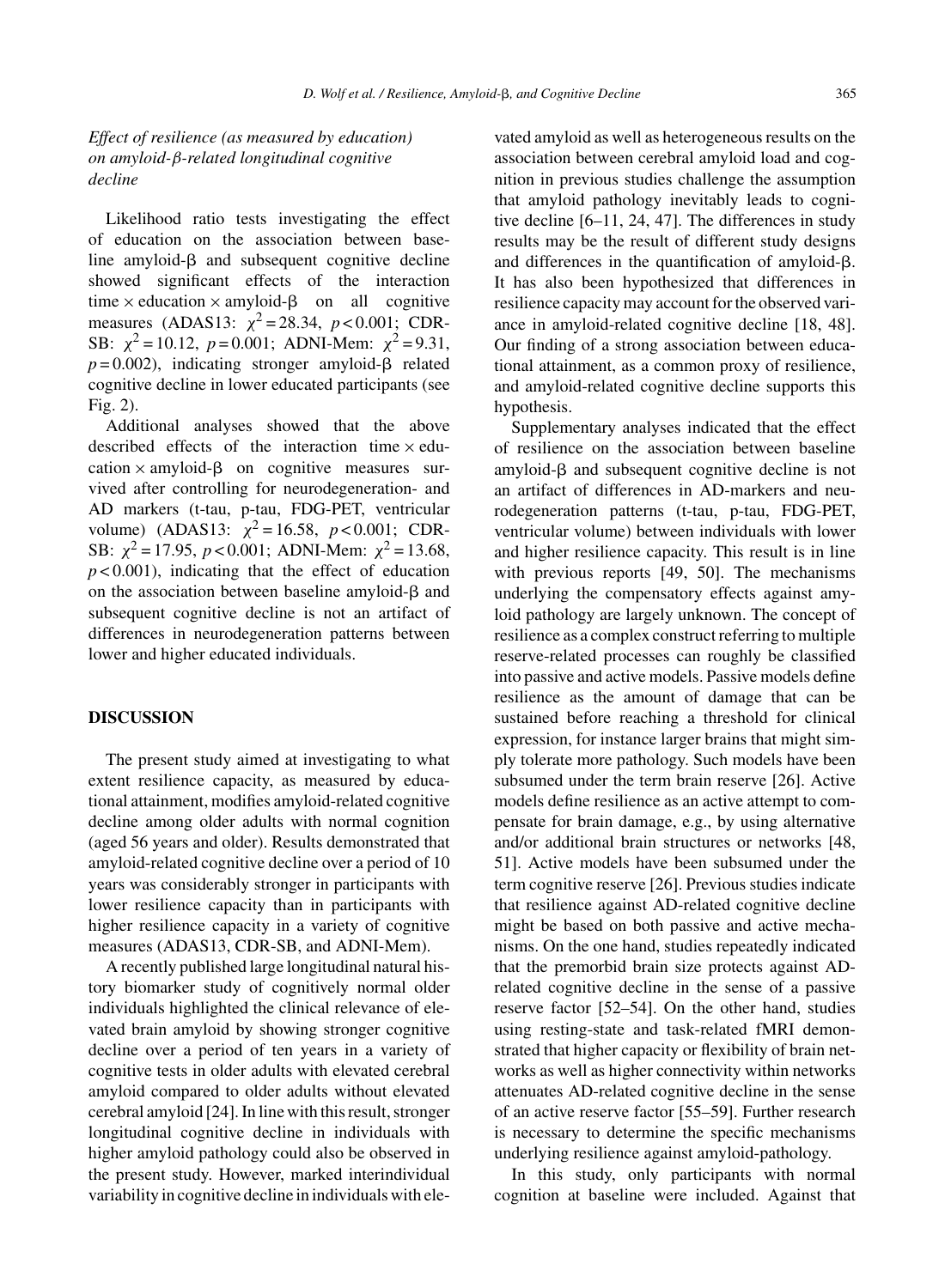

Fig. 2. Impact of educational attainment on amyloid- $\beta$  related longitudinal cognitive decline in cognitively healthy older adults (linear prediction plots with 95% confidence interval bands). For illustration purposes, individuals have been categorized in groups with low/high education as well as in groups with normal and elevated baseline amyloid. Low/high education was defined by a median split. Elevated amyloid was defined by CSF amyloid- $\beta$  less than 192 pg/mL (a proposed cutoff for amyloid positivity [44]). ADAS13, Alzheimer Disease Assessment Scale 13-item cognitive subscale; ADNI-Mem composite, ADNI-memory composite score; CDR-SB, Clinical Dementia Rating Scale – Sum of Boxes.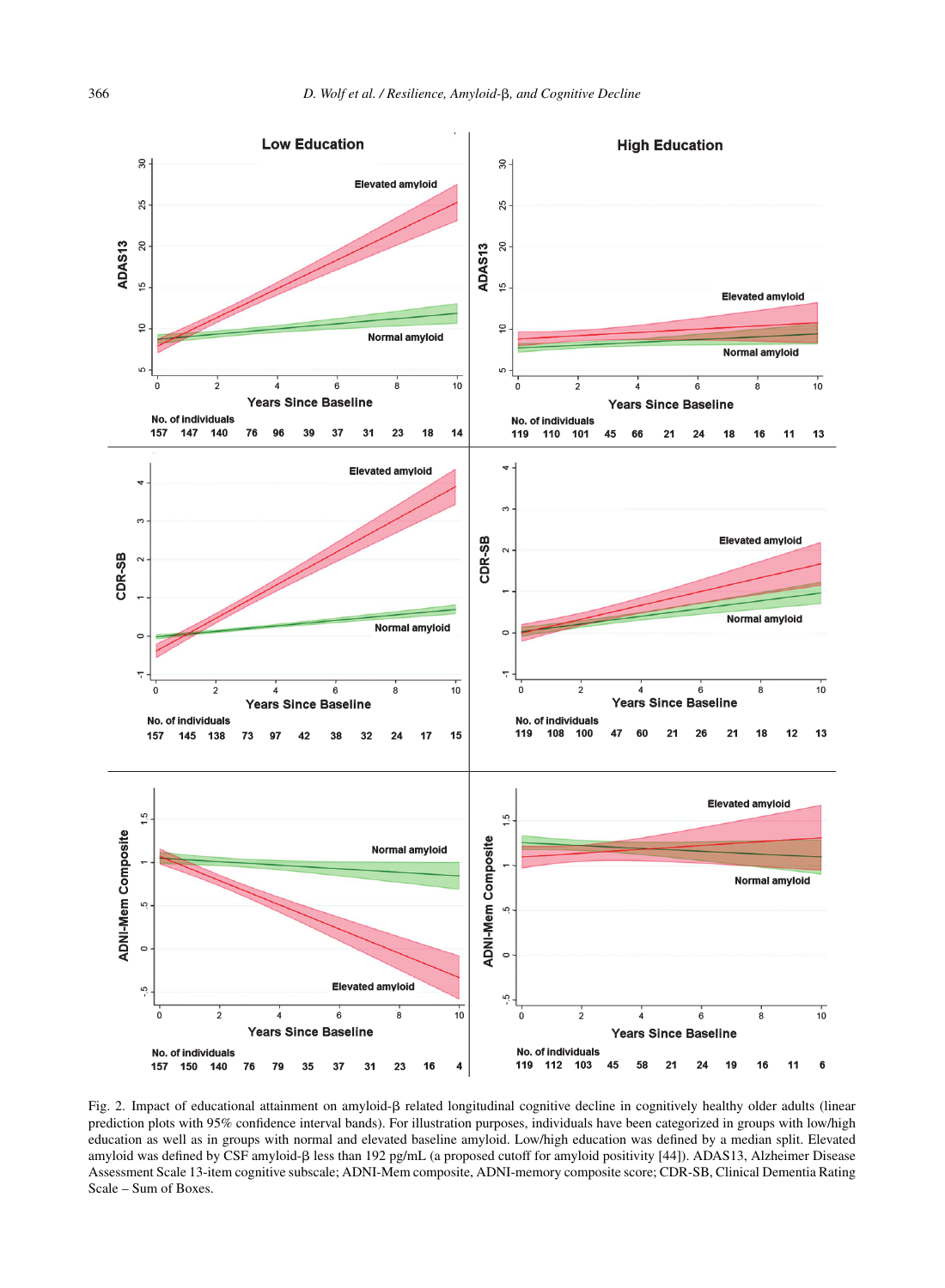background, the present results are of particular importance as they highlight the significance of resilience capacity in preventing or postponing ADrelated cognitive decline in individuals at early stages of AD. Given the increase in educational attainment in the last decades, increases in resilience capacity might also explain the declining trend in dementia prevalence and incidence that has been observed in recent years despite simultaneously increasing life expectancy [60, 61].

Based on the observed effects of resilience on amyloid-related cognitive decline, future studies are needed to develop intervention strategies aiming at increasing resilience capacity in the face of amyloid pathology, especially in preclinical phases of AD. Education, which is a common proxy for resilience and which has been used to quantify resilience in the present study, is related to a wide range of lifestyle factors promoting resilience, such as sustained cognitive and physical activity, active participation in social networks, and socioeconomic status. Thus, it is likely that the observed positive effects of resilience on amyloid-related cognitive decline are at least in part mediated, or moderated, by these lifestyle factors. This assumption is supported by the fact that the formal education period is a static measure that is normally defined sometime in the past in early adulthood while the described lifestyle factors are state markers, which may, from a chronological perspective, have a more direct influence on resilience in elderly. The development of intervention strategies requires the disentanglement of potential compensating effects of educational attainment itself and related lifestyle factors in future studies. Moreover, it has been shown that tau deposition in the brain, which is a further central pathological marker of AD, is associated with cognitive performance and clinical outcome measures in normal older adults and early symptomatic AD patients, independent of associated amyloid deposition [62]. Thus, future studies should also investigate the effect of resilience on tau-related cognitive decline in cognitively normal individuals.

# *Limitations*

The study has some limitations. First, due to the limited number of observations of cognitive performance at the latest time points, conclusions made about these time points might be imprecise. Future studies should replicate the findings of this study based on a higher number of follow-up data, especially after a follow-up interval of six/seven years.

Second, changes on continuous measures are of uncertain clinical importance. Third, because analyses were not specified prior to the beginning of data collection analyses should be considered as exploratory.

# *Conclusions*

Our results showed that higher resilience in older individuals, as assessed by educational attainment, was associated with less amyloid-related longitudinal cognitive decline in cognitively normal older individuals. This effect was not an artifact of differences in AD markers or neurodegeneration patterns between individuals with lower and higher resilience. Results suggest that resilience capacity has high potential to counteract early amyloid pathology and to significantly slow cognitive decline. Against the background of the increasing educational attainment in the last decades, increases in resilience capacity might explain the declining trend in dementia prevalence and incidence that has been observed in recent years despite simultaneously increasing life expectancy. Further research is needed to investigate the mechanisms underlying the compensatory effects against amyloid pathology and to develop intervention strategies aiming at increasing resilience capacity in the face of amyloid pathology.

## **ACKNOWLEDGMENTS**

Data used in preparation of this article were obtained from the Alzheimer's disease Neuroimaging Initiative (ADNI) database (<http://adni.loni.usc.edu>). As such, the investigators within the ADNI contributed to the design and implementation of ADNI and/or provided data but did not participate in analysis or writing of this report. A complete listing of ADNI investigators can be found at: https:// adni.loni.usc.edu/wp-content/uploads/how to app ly/ADNI Acknowledgement List.pdf.

ADNI is funded by the National Institute on Aging, the National Institute of Biomedical Imaging and Bioengineering, and through generous contributions from the following: Alzheimer's Association; Alzheimer's Drug Discovery Foundation; BioClinica, Inc.; Biogen Idec Inc.; Bristol-Myers Squibb Company; Eisai Inc.; Elan Pharmaceuticals, Inc.; Eli Lilly and Company; F. Hoffmann-La Roche Ltd and its affiliated company Genentech, Inc.; GE Healthcare; Innogenetics, N.V.; IXICO Ltd.; Janssen Alzheimer Immunotherapy Research & Develop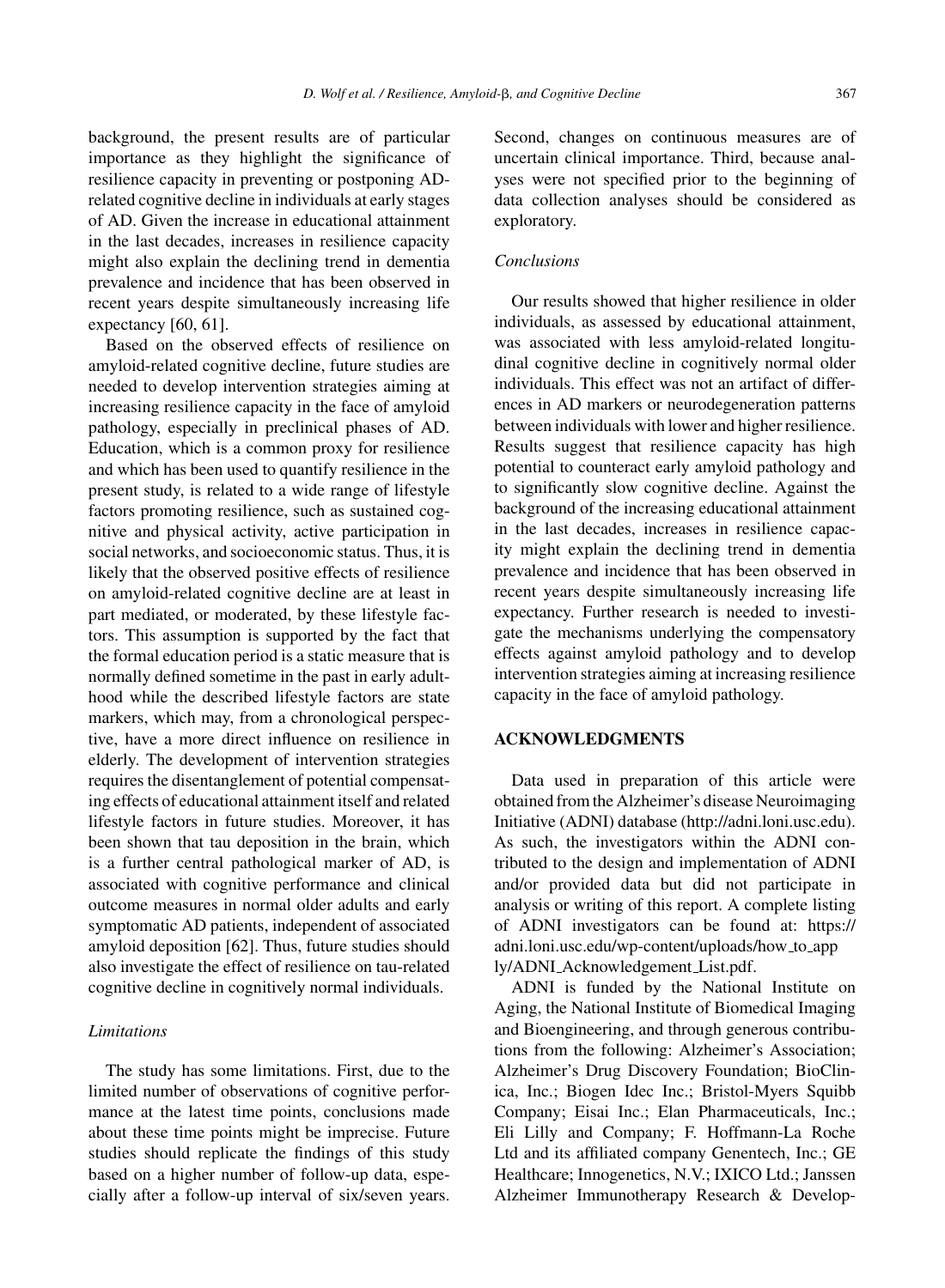ment, LLC.; Johnson & Johnson Pharmaceutical Research & Development LLC.; Medpace, Inc.; Merck & Co., Inc.; Meso Scale Diagnostics, LLC.; NeuroRx Research; Novartis Pharmaceuticals Corporation; Pfizer Inc.; Piramal Imaging; Servier; Synarc Inc.; and Takeda Pharmaceutical Company. The Canadian Institutes of Health Research is providing funds to support ADNI clinical sites in Canada. Private sector contributions are facilitated by the Foundation for the National Institutes of Health [\(http://www.fnih.org](http://www.fnih.org)). The grantee organization is the Northern California Institute for Research and Education, and the study is coordinated by the Alzheimer's Disease Cooperative Study at the University of California, San Diego. ADNI data are disseminated by the Laboratory for Neuro Imaging at the University of Southern California.

Authors' disclosures available online ([https://](https://www.j-alz.com/manuscript-disclosures/19-0370) [www.j-alz.com/manuscript-disclosures/19-0370](https://www.j-alz.com/manuscript-disclosures/19-0370)).

#### **REFERENCES**

- [1] Karran E, Mercken M, De Strooper B (2011) The amyloid cascade hypothesis for Alzheimer's disease: An appraisal for the development of therapeutics. *Nat Rev Drug Discov* **10**, 698-712.
- [2] Jack CR Jr, Lowe VJ, Senjem ML, Weigand SD, Kemp BJ, Shiung MM, Knopman DS, Boeve BF, Klunk WE, Mathis CA (2008) 11C PiB and structural MRI provide complementary information in imaging of Alzheimer's disease and amnestic mild cognitive impairment. *Brain* **131**, 665-680.
- [3] Rowe CC, Ellis KA, Rimajova M, Bourgeat P, Pike KE, Jones G, Fripp J, Tochon-Danguy H, Morandeau L, O'Keefe G (2010) Amyloid imaging results from the Australian Imaging, Biomarkers and Lifestyle (AIBL) study of aging. *Neurobiol Aging* **31**, 1275-1283.
- [4] Rodrigue KM, Kennedy KM, Park DC (2009) Beta-amyloid deposition and the aging brain. *Neuropsychol Rev* **19**, 436.
- [5] Sperling RA, Aisen PS, Beckett LA, Bennett DA, Craft S, Fagan AM, Iwatsubo T, Jack CR, Kaye J, Montine TJ (2011) Toward defining the preclinical stages of Alzheimer's disease: Recommendations from the National Institute on Aging-Alzheimer's Association workgroups on diagnostic guidelines for Alzheimer's disease. *Alzheimers Dement* **7**, 280-292.
- [6] Mintun M, Larossa G, Sheline Y, Dence C, Lee SY, Mach R, Klunk W, Mathis C, DeKosky S, Morris J (2006) [11C] PIB in a nondemented population Potential antecedent marker of Alzheimer disease. *Neurology* **67**, 446-452.
- [7] Hedden T, Van Dijk KR, Becker JA, Mehta A, Sperling RA, Johnson KA, Buckner RL (2009) Disruption of functional connectivity in clinically normal older adults harboring amyloid burden. *J Neurosci* **29**, 12686-12694.
- [8] Oh H, Mormino EC, Madison C, Hayenga A, Smiljic A, Jagust WJ (2011)  $\beta$ -Amyloid affects frontal and posterior brain networks in normal aging.*Neuroimage* **54**, 1887-1895.
- [9] Bourgeat P, Chetelat G, Villemagne V, Fripp J, Raniga P, Pike K, Acosta O, Szoeke C, Ourselin S, Ames D (2010) --Amyloid burden in the temporal neocortex is related to

hippocampal atrophy in elderly subjects without dementia. *Neurology* **74**, 121-127.

- [10] Aizenstein HJ, Nebes RD, Saxton JA, Price JC, Mathis CA, Tsopelas ND, Ziolko SK, James JA, Snitz BE, Houck PR (2008) Frequent amyloid deposition without significant cognitive impairment among the elderly. *Arch Neurol* **65**, 1509-1517.
- [11] Pike KE, Savage G, Villemagne VL, Ng S, Moss SA, Maruff P, Mathis CA, Klunk WE, Masters CL, Rowe CC  $(2007)$   $\beta$ amyloid imaging and memory in non-demented individuals: Evidence for preclinical Alzheimer's disease. *Brain* **130**, 2837-2844.
- [12] Mormino E, Kluth J, Madison C, Rabinovici G, Baker S, Miller B, Koeppe R, Mathis C, Weiner M, Jagust W (2008) Episodic memory loss is related to hippocampal-mediated --amyloid deposition in elderly subjects. *Brain* **132**, 1310- 1323.
- [13] Storandt M, Mintun MA, Head D, Morris JC (2009) Cognitive decline and brain volume loss as signatures of cerebral amyloid- $\beta$  peptide deposition identified with Pittsburgh compound B: Cognitive decline associated with  $A\beta$  deposition. *Arch Neurol* **66**, 1476-1481.
- [14] Morris JC, Roe CM, Grant EA, Head D, Storandt M, Goate AM, Fagan AM, Holtzman DM, Mintun MA (2009) Pittsburgh compound B imaging and prediction of progression from cognitive normality to symptomatic Alzheimer disease. *Arch Neurol* **66**, 1469-1475.
- [15] Doraiswamy PM, Sperling R, Johnson K, Reiman EM, Wong T, Sabbagh M, Sadowsky CH, Fleisher A, Carpenter A, Joshi A (2014) Florbetapir F 18 amyloid PET and 36 month cognitive decline: A prospective multicenter study. *Mol Psychiatr* **19**, 1044-1051.
- [16] Hedden T, Oh H, Younger AP, Patel TA (2013) Metaanalysis of amyloid-cognition relations in cognitively normal older adults. *Neurology* **80**, 1341-1348.
- [17] Resnick S, Sojkova J, Zhou Y, An Y, Ye W, Holt D, Dannals R, Mathis C, Klunk W, Ferrucci L (2010) Longitudinal cognitive decline is associated with fibrillar amyloid-beta measured by [11C] PiB. *Neurology* **74**, 807-815.
- [18] Rentz DM, Locascio JJ, Becker JA, Moran EK, Eng E, Buckner RL, Sperling RA, Johnson KA (2010) Cognition, reserve, and amyloid deposition in normal aging. *Ann Neurol* **67**, 353-364.
- [19] Fukumoto H, Tennis M, Locascio JJ, Hyman BT, Growdon JH, Irizarry MC (2003) Age but not diagnosis is the main predictor of plasma amyloid  $\beta$ -protein levels. *Arch Neurol* **60**, 958-964.
- [20] Villemagne VL, Pike KE, Chételat G, Ellis KA, Mulligan RS, Bourgeat P, Ackermann U, Jones G, Szoeke C, Salvado O (2011) Longitudinal assessment of  $A\beta$  and cognition in aging and Alzheimer disease. *Ann Neurol* **69**, 181-192.
- [21] Blasko I, Jellinger K, Kemmler G, Krampla W, Jungwirth S, Wichart I, Tragl KH, Fischer P (2008) Conversion from cognitive health to mild cognitive impairment and Alzheimer's disease: Prediction by plasma amyloid beta 42, medial temporal lobe atrophy and homocysteine. *Neurobiol Aging* **29**, 1-11.
- [22] Lopez O, Kuller L, Mehta P, Becker J, Gach H, Sweet R, Chang Y, Tracy R, DeKosky S (2008) Plasma amyloid levels and the risk of AD in normal subjects in the Cardiovascular Health Study. *Neurology* **70**, 1664-1671.
- [23] Hansson O, Zetterberg H, Vanmechelen E, Vanderstichele H, Andreasson U, Londos E, Wallin A, Minthon L, Blennow K (2010) Evaluation of plasma A $\beta$ 40 and A $\beta$ 42 as pre-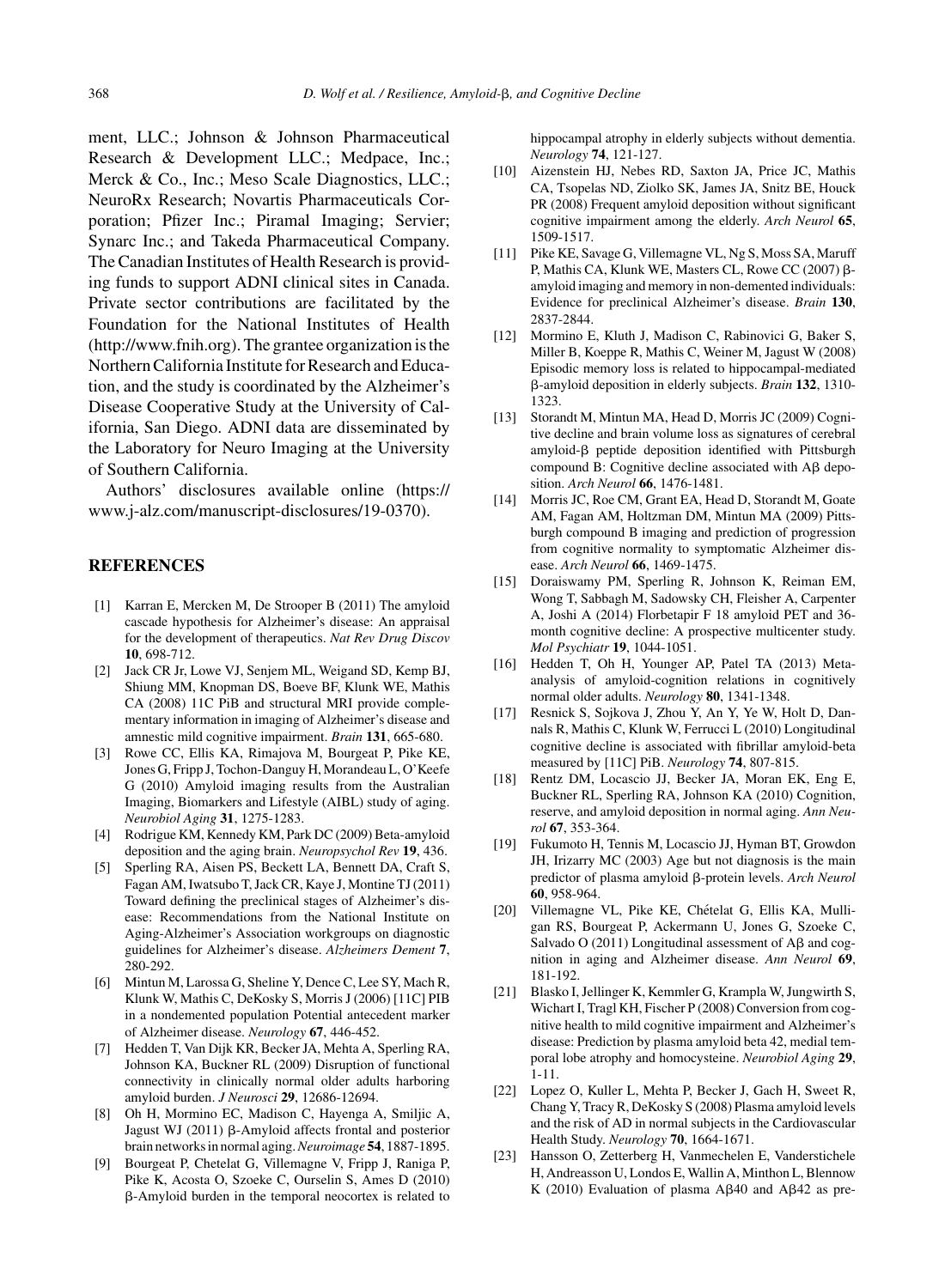dictors of conversion to Alzheimer's disease in patients with mild cognitive impairment. *Neurobiol Aging* **31**, 357-367.

- [24] Donohue MC, Sperling RA, Petersen R, Sun C-K, Weiner MW, Aisen PS (2017) Association between elevated brain amyloid and subsequent cognitive decline among cognitively normal persons. *JAMA* **317**, 2305-2316.
- [25] Stern Y (2009) Cognitive reserve. *Neuropsychologia* **47**, 2015-2028.
- [26] Stern Y, Arenaza-Urquijo EM, Bartrés-Faz D, Belleville S, Cantilon M, Chetelat G, Ewers M, Franzmeier N, Kempermann G, Kremen WS, Okonkwo O, Scarmeas N, Soldan A, Udeh-Momoh C, Valenzuela M, Vemuri P, Vuoksimaa E; Reserve, Resilience and Protective Factors PIA Empirical Definitions and Conceptual Frameworks Workgroup (2018) Whitepaper: Defining and investigating cognitive reserve, brain reserve, and brain maintenance. *Alzheimers Dement*, doi: 10.1016/j.jalz.2018.1007.1219
- [27] Stern Y (2012) Cognitive reserve in ageing and Alzheimer's disease. *Lancet Neurol* **11**, 1006-1012.
- [28] Stern Y (2006) Cognitive reserve and Alzheimer disease. *Alzheimer Dis Assoc Dis* **20**, 112-117.
- [29] Kliegel M, Zimprich D, Rott C (2004) Life-long intellectual activities mediate the predictive effect of early education on cognitive impairment in centenarians: A retrospective study. *Aging Ment Health* **8**, 430-437.
- [30] Shaw BA, Spokane LS (2008) Examining the association between education level and physical activity changes during early old age. *J Aging Health* **20**, 767-787.
- [31] Mirowsky J (2017) *Education, social status, and health*, Routledge, New York.
- [32] Bennett D, Schneider J, Wilson R, Bienias J, Arnold S (2005) Education modifies the association of amyloid but not tangles with cognitive function. *Neurology* **65**, 953-955.
- [33] Yaffe K, Weston A, Graff-Radford NR, Satterfield S, Simonsick EM, Younkin SG, Younkin LH, Kuller L, Ayonayon HN, Ding J  $(2011)$  Association of plasma  $\beta$ -amyloid level and cognitive reserve with subsequent cognitive decline. *JAMA* **305**, 261-266.
- [34] Rentz DM, Locascio JJ, Becker JA, Moran EK, Eng E, Buckner RL, Sperling RA, Johnson KA (2010) Cognition, reserve, and amyloid deposition in normal aging. *Ann Neurol* **67**, 353-364.
- [35] Weiner MW, Veitch DP, Aisen PS, Beckett LA, Cairns NJ, Cedarbaum J, Donohue MC, Green RC, Harvey D, Jack CR (2015) Impact of the Alzheimer's Disease Neuroimaging Initiative, 2004 to 2014. *Alzheimers Dement* **11**, 865-884.
- [36] Palmqvist S, Mattsson N, Hansson O, Alzheimer's Disease Neuroimaging Initiative (2016) Cerebrospinal fluid analysis detects cerebral amyloid- $\beta$  accumulation earlier than positron emission tomography. *Brain* **139**, 1226-1236.
- [37] Leuzy A, Chiotis K, Hasselbalch SG, Rinne JO, de Mendonça A, Otto M, Lleo A, Castelo-Branco M, Santana I, Johansson J (2016) Pittsburgh compound B imaging and  $c$ erebrospinal fluid amyloid- $\beta$  in a multicentre European memory clinic study. *Brain* **139**, 2540-2553.
- [38] Folstein MF, Folstein SE, McHugh PR (1975) "Mini-mental state": A practical method for grading the cognitive state of patients for the clinician. *J Psychiatr Res* **12**, 189-198.
- [39] Morris JC (1993) The Clinical Dementia Rating (CDR): Current version and scoring rules. *Neurology* **43**, 2412- 2414.
- [40] Wechsler D (1987) *WMS-R: Wechsler memory scalerevised*, Psychological Corporation, San Antonio.
- [41] Rosen WG, Mohs RC, Davis KL (1984) A new rating scale for Alzheimer's disease. *Am J Psychiatr* **141**, 1356-1364.
- [42] Hughes CP, Berg L, Danziger W, Coben LA, Martin RL (1982) A new clinical scale for the staging of dementia. *Brit J Psychiatr* **140**, 566-572.
- [43] Crane PK, Carle A, Gibbons LE, Insel P, Mackin RS, Gross A, Jones RN, Mukherjee S, Curtis SM, Harvey D (2012) Development and assessment of a composite score for memory in the Alzheimer's Disease Neuroimaging Initiative (ADNI). *Brain Imaging Behav* **6**, 502-516.
- [44] Shaw LM, Vanderstichele H, Knapik-Czajka M, Clark CM, Aisen PS, Petersen RC, Blennow K, Soares H, Simon A, Lewczuk P (2009) Cerebrospinal fluid biomarker signature in Alzheimer's disease neuroimaging initiative subjects. *Ann Neurol* **65**, 403-413.
- [45] Dale AM, Fischl B, Sereno MI (1999) Cortical surfacebased analysis: I. Segmentation and surface reconstruction. *Neuroimage* **9**, 179-194.
- [46] Laird NM, Ware JH (1982) Random-effects models for longitudinal data. *Biometrics* **38**, 963-974.
- [47] Bennett D, Schneider J, Arvanitakis Z, Kelly J, Aggarwal N, Shah R, Wilson R (2006) Neuropathology of older persons without cognitive impairment from two community-based studies. *Neurology* **66**, 1837-1844.
- [48] Stern Y (2002) What is cognitive reserve? Theory and research application of the reserve concept. *J Int Neuropsychol Soc* **8**, 448-460.
- [49] Del Ser T, Hachinski V, Merskey H, Munoz DG (1999) An autopsy-verified study of the effect of education on degenerative dementia. *Brain* **122**, 2309-2319.
- [50] Brayne C, Ince PG, Keage HA, McKeith IG, Matthews FE, Polvikoski T, Sulkava R (2010) Education, the brain and dementia: Neuroprotection or compensation? EClipSE Collaborative Members. *Brain* **133**, 2210-2216.
- [51] Stern Y, Habeck C, Moeller J, Scarmeas N, Anderson KE, Hilton HJ, Flynn J, Sackeim H, Van Heertum R (2004) Brain networks associated with cognitive reserve in healthy young and old adults. *Cereb Cortex* **15**, 394-402.
- [52] Guo L-H, Alexopoulos P, Wagenpfeil S, Kurz A, Perneczky R, Alzheimer's Disease Neuroimaging Initiative (2013) Brain size and the compensation of Alzheimer's disease symptoms: A longitudinal cohort study. *Alzheimers Dement* **9**, 580-586.
- [53] Mori E, Hirono N, Yamashita H, Imamura T, Ikejiri Y, Ikeda M, Kitagaki H, Shimomura T, Yoneda Y (1997) Premorbid brain size as a determinant of reserve capacity against intellectual decline in Alzheimer's disease. *Am J Psychiatr* **154**, 18-24.
- [54] Groot C, van Loenhoud AC, Barkhof F, van Berckel BN, Koene T, Teunissen CC, Scheltens P, van der Flier WM, Ossenkoppele R (2018) Differential effects of cognitive reserve and brain reserve on cognition in Alzheimer disease. *Neurology* **90**, e149-e156.
- [55] Franzmeier N, Duering M, Weiner M, Dichgans M, Ewers M, Alzheimer's Disease Neuroimaging Initiative (2017) Left frontal cortex connectivity underlies cognitive reserve in prodromal Alzheimer disease. *Neurology* **88**, 1054-1061.
- [56] Franzmeier N, Düzel E, Jessen F, Buerger K, Levin J, Duering M, Dichgans M, Haass C, Suárez-Calvet M, Fagan AM (2018) Left frontal hub connectivity delays cognitive impairment in autosomal-dominant and sporadic Alzheimer's disease. *Brain* **141**, 1186-1200.
- [57] Franzmeier N, Hartmann JC, Taylor AN, Araque Caballero MA, Simon-Vermot L, Buerger K, Kambeitz-Ilankovic LM, ´